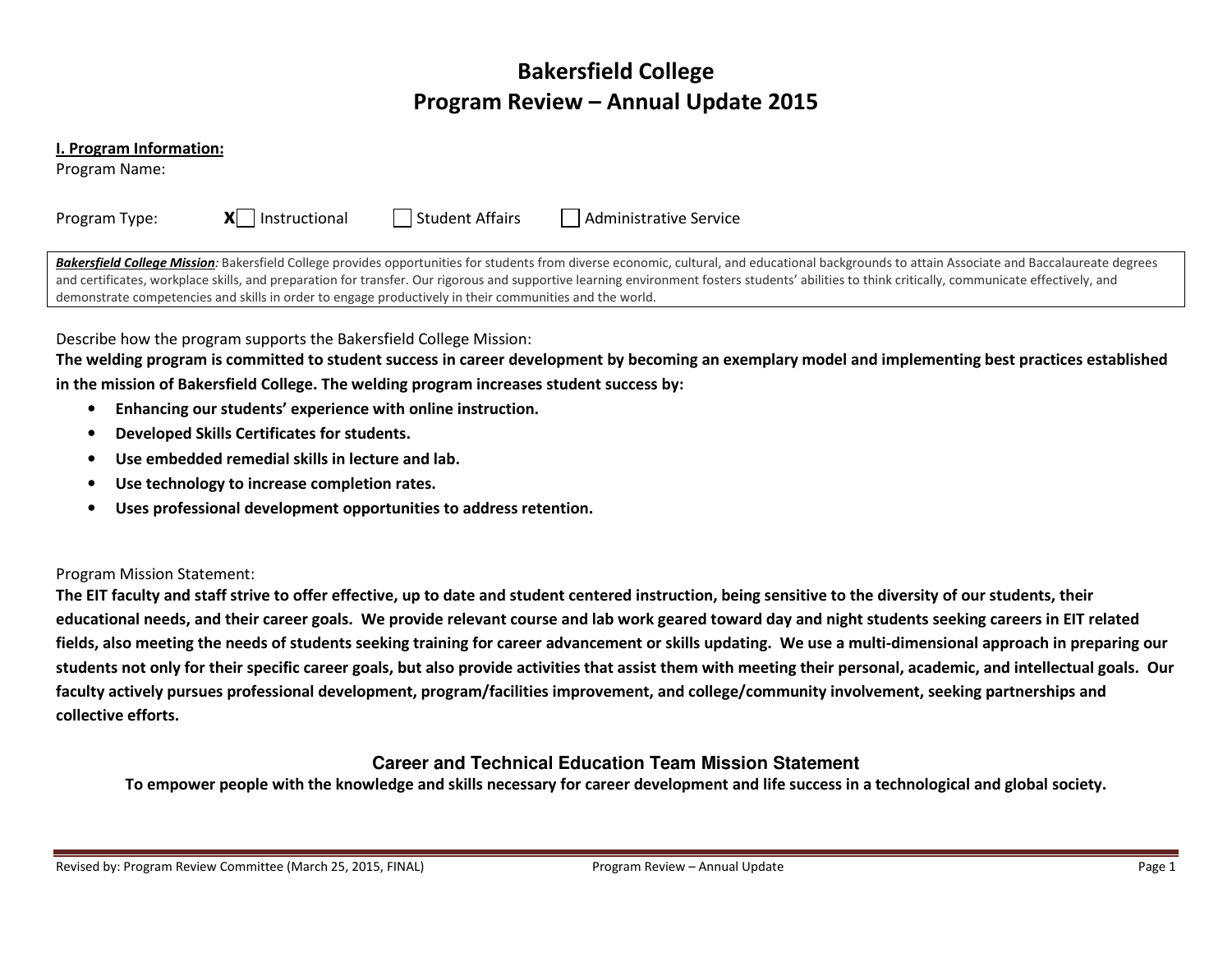## **II. Progress on Program Goals:**

A. List the program's current goals. For each goal (minimum of 2 goals), discuss progress and changes. If the program is addressing more than two (2) goals, please duplicate this section.

| <b>Program Goal</b>                                                                                                                                                                                                                                                            | Which institutional goals from the<br><b>Bakersfield College Strategic Plan will</b><br>be advanced upon completion of this<br>goal? (select all that apply) | Progress on goal achievement<br>(choose one)                                    | <b>Comments</b>                                                                                                                                                                                                                                                                                                                                                                                                                                                                                                    |
|--------------------------------------------------------------------------------------------------------------------------------------------------------------------------------------------------------------------------------------------------------------------------------|--------------------------------------------------------------------------------------------------------------------------------------------------------------|---------------------------------------------------------------------------------|--------------------------------------------------------------------------------------------------------------------------------------------------------------------------------------------------------------------------------------------------------------------------------------------------------------------------------------------------------------------------------------------------------------------------------------------------------------------------------------------------------------------|
| 1. To develop and<br>conduct Welding<br>classes at Delano/<br>RFK.                                                                                                                                                                                                             | X 1: Student Learning<br>X 2: Student Progression and Completion<br>$X$ 3: Facilities<br>4: Oversight and Accountability<br>5: Leadership and Engagement     | Completed:<br>(Date)<br>Revised:<br>(Date)<br>8/31/2015 (Date)<br>X Ongoing:    | The welding program is committed to<br>student success in career development by<br>becoming an exemplary model and<br>implementing best practices established<br>in the mission of Bakersfield College. The<br>welding program has increased student<br>enrollment by offering six sections at<br>Delano/RFK. Equipment was transferred<br>to RFK creating a need to replace<br>equipment at main campus and add<br>additional equipment at RFK to increase<br>section offerings from two to four per<br>semester. |
| 2. The need to<br>address deficiencies<br>in soft skills, reading,<br>and trade arithmetic<br>changed the overall<br>focus of lecture,<br>lessons, and lab<br>work. The welding<br>faculty embedded<br>lecture that<br>addressed these<br>components and<br>results will prove | X 1: Student Learning<br>X<br>2: Student Progression and Completion<br>X<br>3: Facilities<br>4: Oversight and Accountability<br>5: Leadership and Engagement | Completed:<br>(Date)<br>Revised:<br>(Date)<br>X_Ongoing:<br>8/31/2015<br>(Date) | These embedded components<br>have been inserted into WELD<br>53A and WELD 74A and<br>implemented at Delano/RFK,<br>with a special emphasis on trade<br>math, locating information, and<br>writing. Embedding basic skills<br>into welding curriculum have<br>been an ongoing process that<br>began 5 years ago and continues<br>to be a focus moving forward. In                                                                                                                                                   |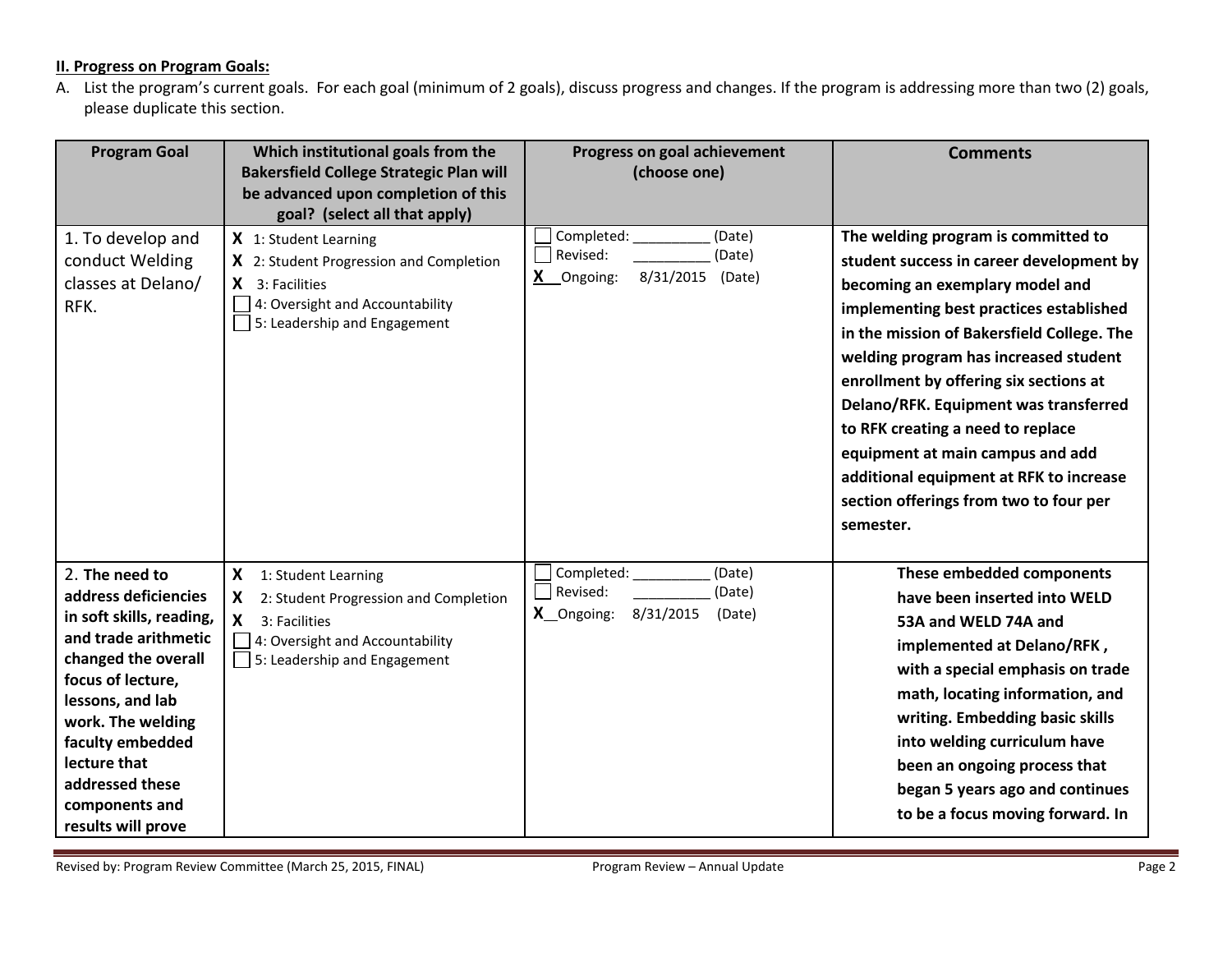| through assessment |  | addition, discussions are taking   |
|--------------------|--|------------------------------------|
| these needs are    |  | place between welding faculty      |
| improving.         |  | and Delano Unified School          |
|                    |  | District to implement dual         |
|                    |  | enrollment in a two year welding   |
|                    |  | course to satisfy requirements for |
|                    |  | WELD B1A and B1B. This will also   |
|                    |  | address deficiencies listed above. |
|                    |  |                                    |
|                    |  |                                    |
|                    |  |                                    |
|                    |  |                                    |
|                    |  |                                    |
|                    |  |                                    |
|                    |  |                                    |
|                    |  |                                    |
|                    |  |                                    |

### B. List new or revised goals (if applicable)

| <b>New/Replacement Program Goal</b>                           | Which institutional goals will be advanced upon<br>completion of this goal? (select all that apply)                                                              | <b>Anticipated Results</b>                                                                                                                                             |
|---------------------------------------------------------------|------------------------------------------------------------------------------------------------------------------------------------------------------------------|------------------------------------------------------------------------------------------------------------------------------------------------------------------------|
| . To develop and conduct Welding classes<br>in outline areas. | 1: Student Learning<br>X 2: Student Progression and Completion<br>3: Facilities<br>$\Box$ 4: Oversight and Accountability<br>$\Box$ 5: Leadership and Engagement | 1. With the addition of extra<br>sections, six at BC and<br>four in Delano, the need<br>for additional<br>replacement equipment<br>is high.<br>2. With the increase of |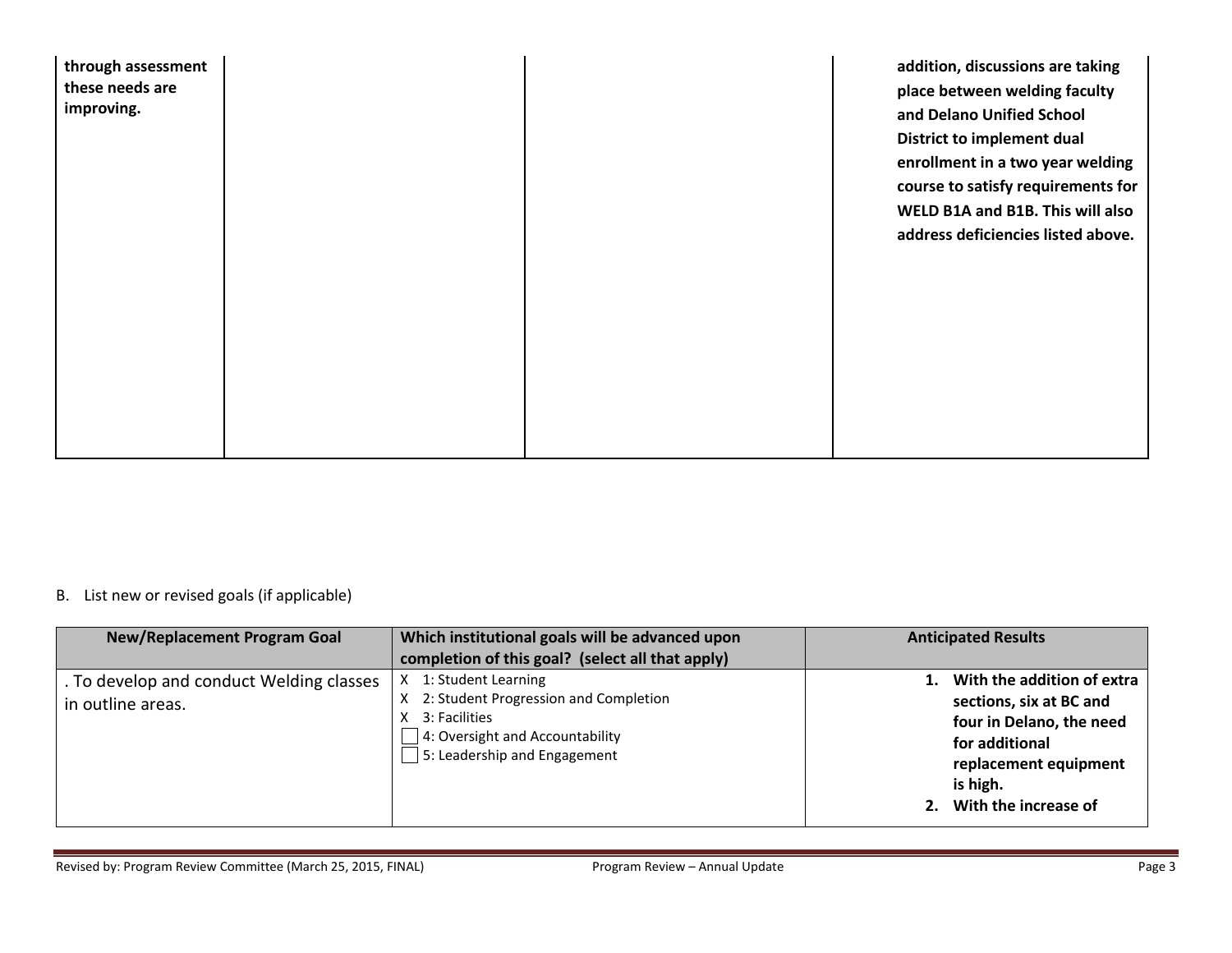|  | sections, addition a full  |
|--|----------------------------|
|  | time tenured facility, and |
|  | increased prices in        |
|  | consumables and            |
|  | material the need for      |
|  | additional budget is       |
|  | essential. The older       |
|  | equipment is requiring     |
|  | more repairs and           |
|  | additional parts are       |
|  | necessary to keep in stock |
|  | so repairs can be made so  |
|  | disruption in learning     |
|  | does not occur.            |
|  |                            |
|  |                            |
|  |                            |

# III. Trend Data Analysis:

III. Trend Data Analysis

- A. Some categories saw minor fluctuations. A minor change occurred in the age category. Welding saw a slight increase in the 19 and younger group. Enrollment for this group increased from 22% in 2013-14 to 27% in 2014-15. This is due to the addition of Welding classes at RFK in Delano that due to location and time were filled with high school age or recent high school graduates. We also saw a slight increase in the number of SEP's completed. This rose from 66% in 2013-14 to 71% in 2014-15. This highlights the continued effort of the welding faculty to encourage students to complete the Matriculation process.
- B. After comparing the enrollment data, one significant change was discovered. Enrollment increased from 837 in 2013-14 to 927 in 2014-15. This increase is due to Dual Enrollment, and Delano welding sections at RFK. This increase highlights the need for additional faculty, including adjunct and one full time position. With administrations "Strategic Directive" to increase Dual Enrollment to other area high schools and additional RFK sections, enrollment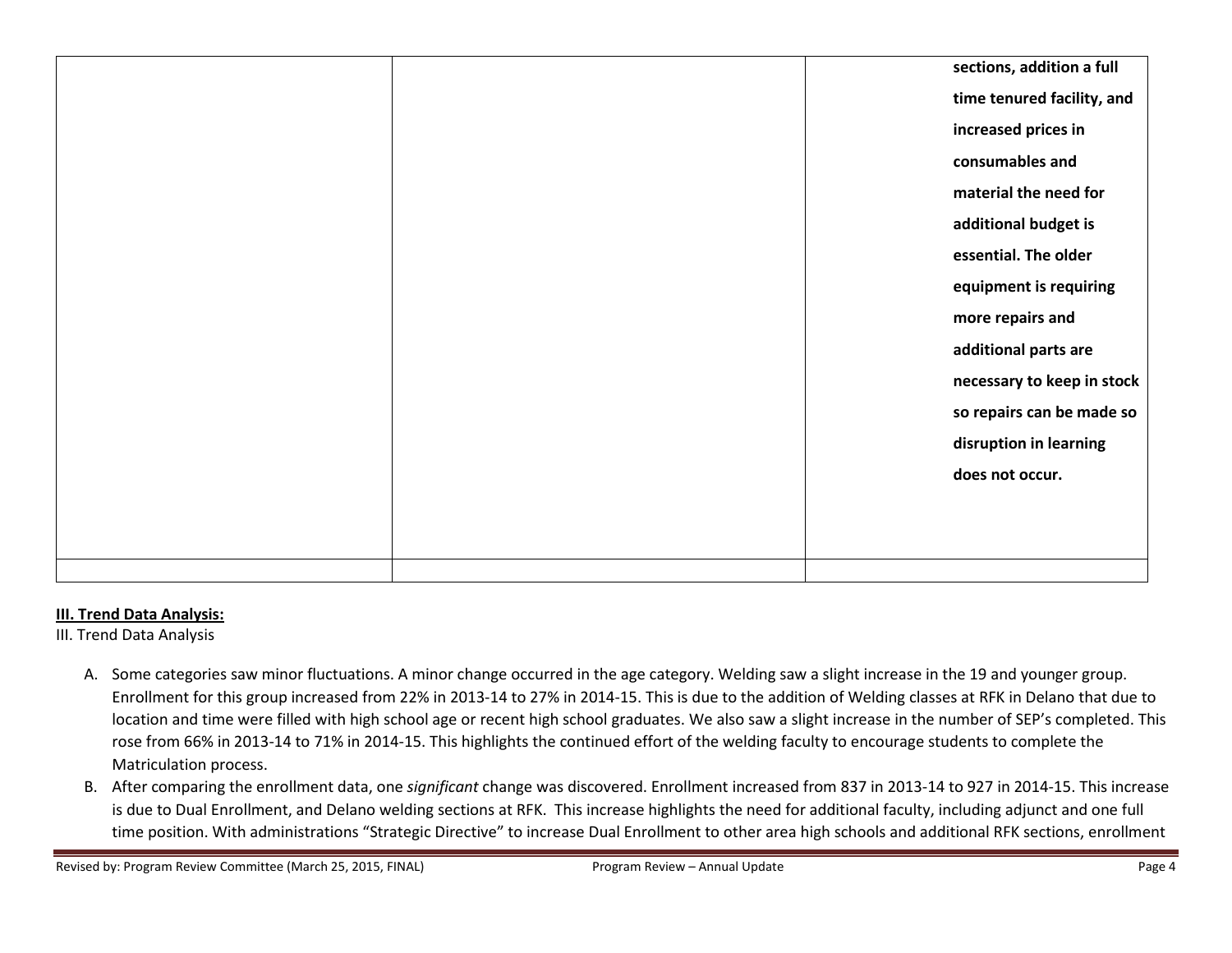could soon exceed 1000. The burden on the existing faculty to mentor and evaluate adjunct, maintain BC/Delano lab facilities, participate in CCP2 Grant activities is becoming excessive. Coupled with the need to teach overload at the main campus an additional full time position or Welding/Manufacturing chair is desperately needed to insure quality courses, and maintain oversight during this expansion.

- C. There were significant changes in regards to Success and Retention. Although AS degree awards stayed the same, a large increase was discovered in Certificates. Certificates increased from 45 in 2013-14 to 66 in 2014-15. This highlights faculty's continued effort to encourage students to complete Certificate programs of study. In addition, this displays the need for additional course offerings to allow students to complete Certificate programs.
- D. No data available.
- E. Below are the additional welding courses that have been added through "Dual Enrollment." Currently there have been six sections added with plans to add 2-3 sections at the Arvin High School campus in Spring 2015. This increase further highlights the need for an additional full time position or Welding/Manufacturing chair to maintain quality of instruction at main campus and expansion sites.
	- #72616 WELD B1A-Shafter High School
	- •#72615 WELD 53A-Shafter High School
	- •#72381 WELD 53A-Delano
	- •#72415 WELD 53A- Delano
	- •#72449 WELD 54A- Delano
	- •#72398 WELD 74A- Delano

## IV. Program Assessment (focus on most recent year):

- A. The need to address deficiencies in soft skills, such as reading, and trade math continue to be a focus for the welding department. Along with the embedded remediation in all welding courses, trade math lessons were added to introductory courses of WELD B1A and WELD B1B. Jeremy Staat created multiple trade math lesson plans that combined lecture/practice/worksheets rooted in industry relevant situations to maximize engagement. Pre/post tests were given and there was marked improvement. However, after "trade math" lessons were implemented in class they have become unsustainable due to the length of time necessary to insure all students obtained the math skill covered. 30 minute lessons turned into 1 hour lessons due to the varying levels, normally very low, of math proficiency in a class of 21 adult learners. Jeremy Staat brought forth an idea to help solve this issue by utilizing "Work Keys" program in the Academic Development" department. The welding faculty agreed this would be a solid strategy to address the reading and math deficiencies without consuming precious class time needed for welding theory. A Pre/Post test will still be administered to compare results between the "Trade Math" Lessons and shift to "Work Keys." At this point "Work Keys" is a voluntary component of WELD B1B. However, if students show similar improvement with "Work Keys" the welding department will assess how to implement/integrate "Work Keys" into all courses and possibly add the ability to earn the "Work Keys" certificate for welders.
- B. If successful, the workload to integrate/implement "Work Keys" into the welding program would be substantial. This further adds to the argument found in the conclusion of the "Program Review" for additional full-time faculty or creation of a Welding Department Chair.
	- Establish/Foster relationship between Welding and Academic Development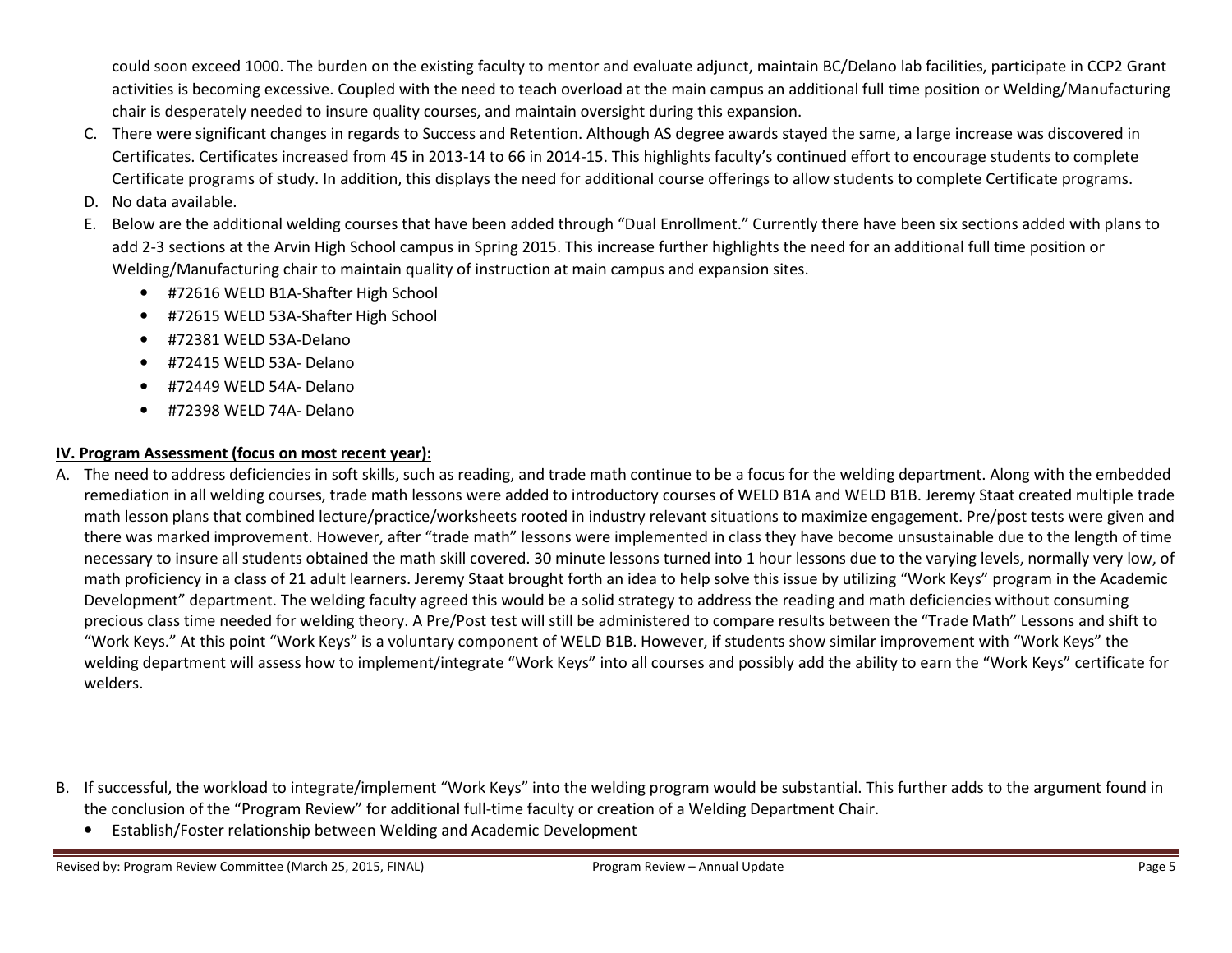- Curriculum may have to be formally revised in CurricuNet
- •Process for students to acquire "Work Keys" certificate created
- Tracking system developed to capture and track student engagement/scores program wide (over 900 students)
- Promotion of "Work Keys" certificate to industry partners.

The need to successfully address soft skills to prepare welding students for employment continues to be an important component of the welding program. Our industry partners continue to comment on the topic during "Advisory Board" meetings.

- C. Embedded remediation, trade math, and looking forward "Work Keys" covering critical thinking, communication, and math skills has led to SLO's/PLO's aligning with and supporting the ILO's of Bakersfield College. These soft-skills embedded within the ILO's will insure that welding students will be prepared not only for welding jobs but have the necessary skills to advance into supervisory positions as well.
- D. Combined with C.

### Institutional Learning Outcomes:

Think: Think critically and evaluate sources and information for validity and usefulness. Communicate: Communicate effectively in both written and oral forms. Demonstrate: Demonstrate competency in a field of knowledge or with job-related skills. Engage: Engage productively in all levels of society – interpersonal, community, the state and the nation, and the world.

- E. Describe any significant changes in your program's strengths since last year.
	- Increased enrollment continues to be a strong force.
	- Addition of full-time position has injected new ideas, energy, and ability to offer more sections which quickly filled. In addition, this position has allowed for energy to be focused on developing Delano welding program.
	- Increase in the number of Job Skills Certificates awarded.
- F. Describe any significant changes in your program's weaknesses since last year.
	- Equipment-with BC welding equipment being shifted to Delano replacement machines have been purchased through a CTE "Enhancement Grant.
- G. If applicable, describe any unplanned events that affected your program.
	- Participation in the CCPT2 "Dual Enrollment" Grant-negatively impacted program by increasing workload on faculty.
	- •Summer Bridge Workshop- negatively impacted program by increasing workload on faculty.

V. Assess Your Program's Resource Needs: To request resources (staff, faculty, technology, equipment, budget, and facilities), please fill out the appropriate form. https://committees.kccd.edu/bc/committee/programreview

- A. Human Resources and Professional Development:
	- 1. If you are requesting any additional positions, explain briefly how the additional positions will contribute to increased student success. Include upcoming retirements or open positions that need to be filled.

The welding department would like to request either an additional full-time position or creation of a Welding Faculty Chair position. Argument/Support found in Conclusion section of this document.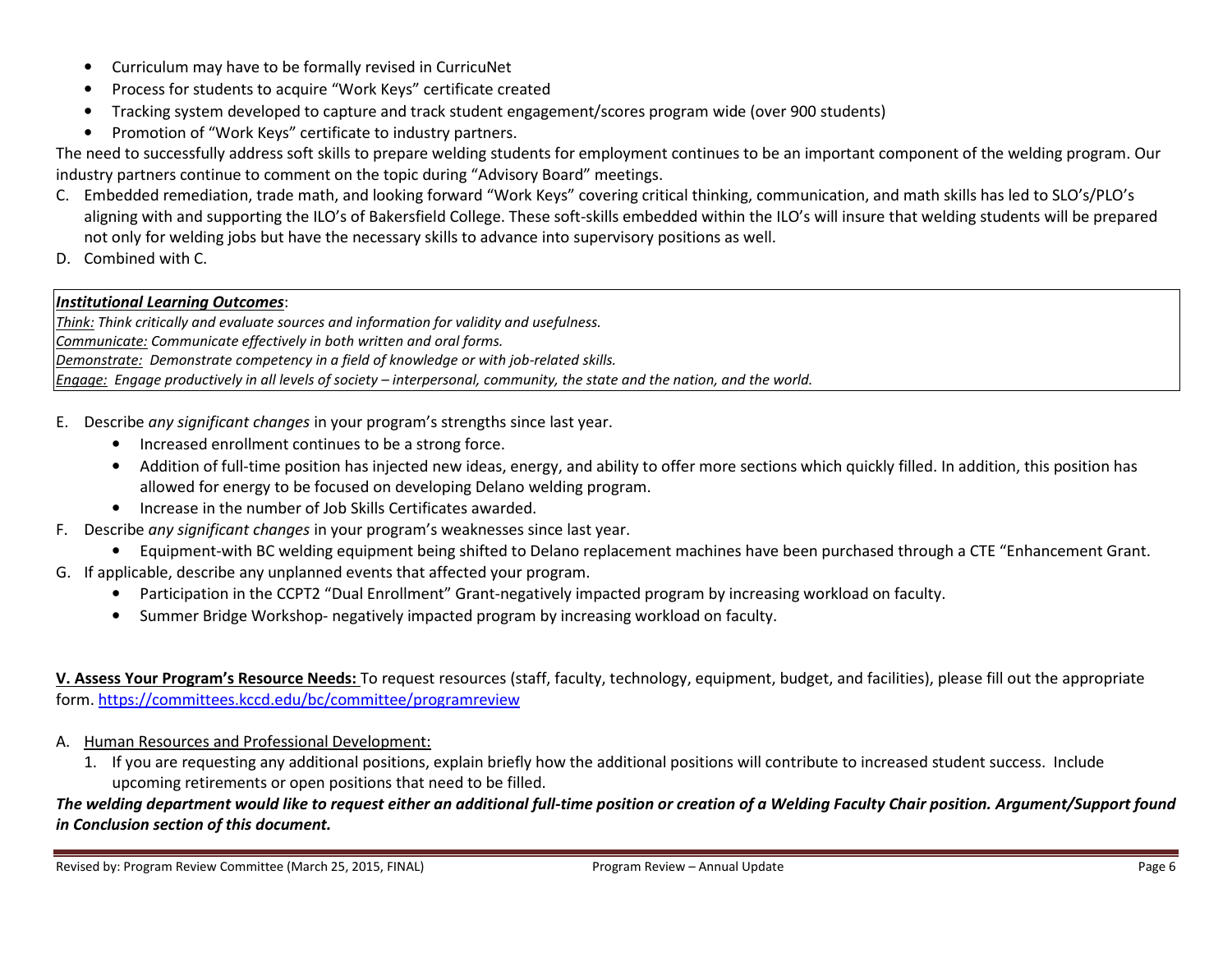- 2. Professional Development:
	- a. Describe briefly the effectiveness of the professional development your program has been engaged in (either providing or attending) during the last year, focusing on how it contributed to student success.

Two faculty members attended the AWS Certified Welding Inspector seminar and have used acquired knowledge to create inspection lectures that focus on teaching students weld inspection methods and criteria for judging a weld to meet code requirements. Inspection tools and weld defect replicas have been ordered through the CTE Enhancement Grant. These will be added to the welding curriculum when they become available.

b. What professional development opportunities and contributions can your program make to the college in the future?

Through the use of VTEA funds remaining two faculty members will attend the AWS CWI seminar and be able to implement weld inspection curriculum into their courses.

## B. <u>Facilities:</u>

1. How have facilities' maintenance, repair or updating affected your program in the past year as it relates to student success?

Repairs have been completed on AC unit for IT208M, IT 208, and IT 207. Student success has been enhanced by allowing lecture to be held in classroom versus another location when AC is not working.

2. How will your Facilities Request for next year contribute to student success?

We have requested new lighting for the welding booths. Poor lighting continues to be an issue for students inside welding booths. Increasing the amount of light in the welding booth will translate into increased skill attainment for all welding classes. Students will no longer struggle with low light conditions that provide a barrier to learning.

- C. Technology and Equipment:
	- 1. Understanding that some programs teach in multiple classrooms, how has new, repurposed or existing technology or equipment affected your program in the past year as it relates to student success?

# No new technology received during past year.

2. How will your new or repurposed classroom, office technology and/or equipment request contribute to student success?

Student success related to welding skill attainment will be increased. Many studies, including one completed by the University of Iowa show that when welding simulators are used for basic Introductory courses skill attainment drastically increases when students enter welding lab area. The welding department has one simulator. However, it is difficult for a class of 21 students to engage simulation exercises with only one unit. "Reality Works" has entered the simulation market and are producing a table top simulator for a reasonable price of \$4500.00 per unit.

3. Discuss the effectiveness of technology used in your area to meet college strategic goals.

Through the acquisition of simulators and creation of a "Welding Sim Lab" students can meet strategic goals of the welding department in a shorter period of time. These skills include actual welding skill, but also include enhanced computer skills, understanding of advanced welding equipment, and critical thinking skills engaged in the simulated environment.

D. Budget: Explain how your budget justifications will contribute to increased student success for your program.

# VI. Conclusions and Findings: